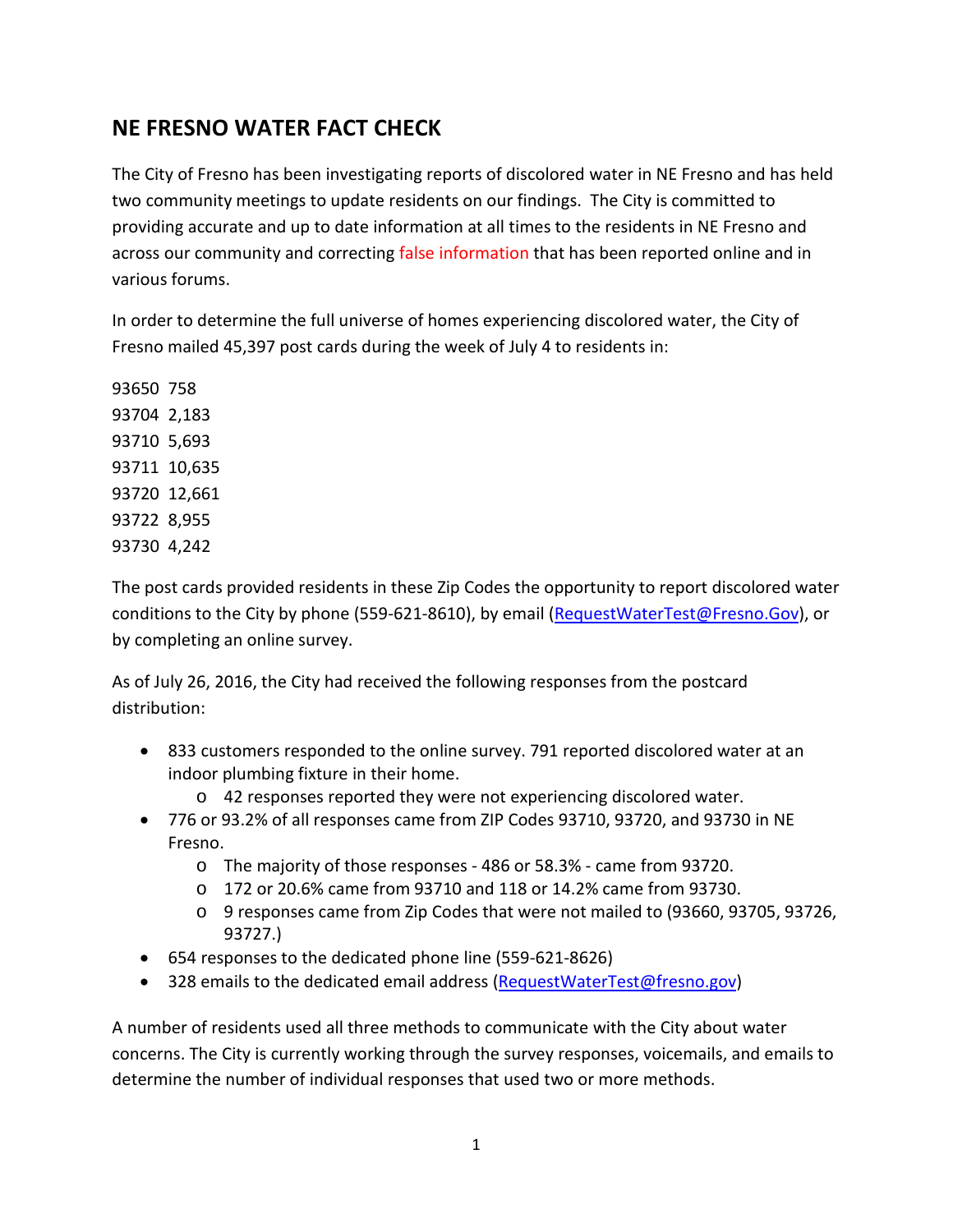**FACT:** Fresno's water supply is clean, safe, and reliable. The City's groundwater supply and surface water supply meets all federal and state drinking water standards, and is safe to drink.

**FACT:** The source of the discoloration is from corrosion found in galvanized pipes or leadcontaining fixtures on private property.

- 95% of the homes in NE Fresno have not reported discoloration. To date, less than 1100 homes out of 22,596 in the zip codes 93710, 93720, and 93730 in NE Fresno have either been tested or reported discoloration.
- 279 homes and 838 faucets have been tested. 77 of the faucets, or 9%, have shown lead above the EPA action level.
- Not every fixture in those homes has discoloration.
- It's typically found in fixtures that are not frequently used like in the guest bath.

**FACT:** Tests in some of the homes that have discolored water have reported lead levels above the EPA action level. We are working with the residents to help them determine the exact cause on their property and provide solutions to those homeowners, whether it's replacing fixtures or private plumbing systems. Knowing that there are some homes in NE Fresno built with galvanized pipes in the 1990s and 2000s, the City is also working to adjust the treatment of its groundwater and surface water. However, in doing so, we don't want to start problems in more than 22,000 homes because we tried to fix discoloration issues in about 800 homes.

Here are the most often repeated inaccurate statements about the discolored water issue in NE Fresno:

**STATEMENT:** "24% of homes in NE Fresno with discolored water have tested positive for lead."

**FACT**: To date, we have tested 838 faucets in 279 homes. Only 77 faucets - **only 9.1% showed lead above the EPA Action Level.**

As of July 26, only 4 of those faucets were in the kitchen, so the actual percentage of active faucets providing drinking water to homes that tested positive for lead is *less than ½ of 1%.*

**STATEMENT:** "According to the EPA's records, the City of Fresno failed to test their water in 2015 as per legal requirements. Nothing shows up since 2012 in their files."

**FACT:** The City of Fresno tested its water as required by state and federal law and submitted our 2015 Lead and Copper Rule data to the State Water Resources Control Board, which handles administration for the EPA. They have confirmed we are in compliance.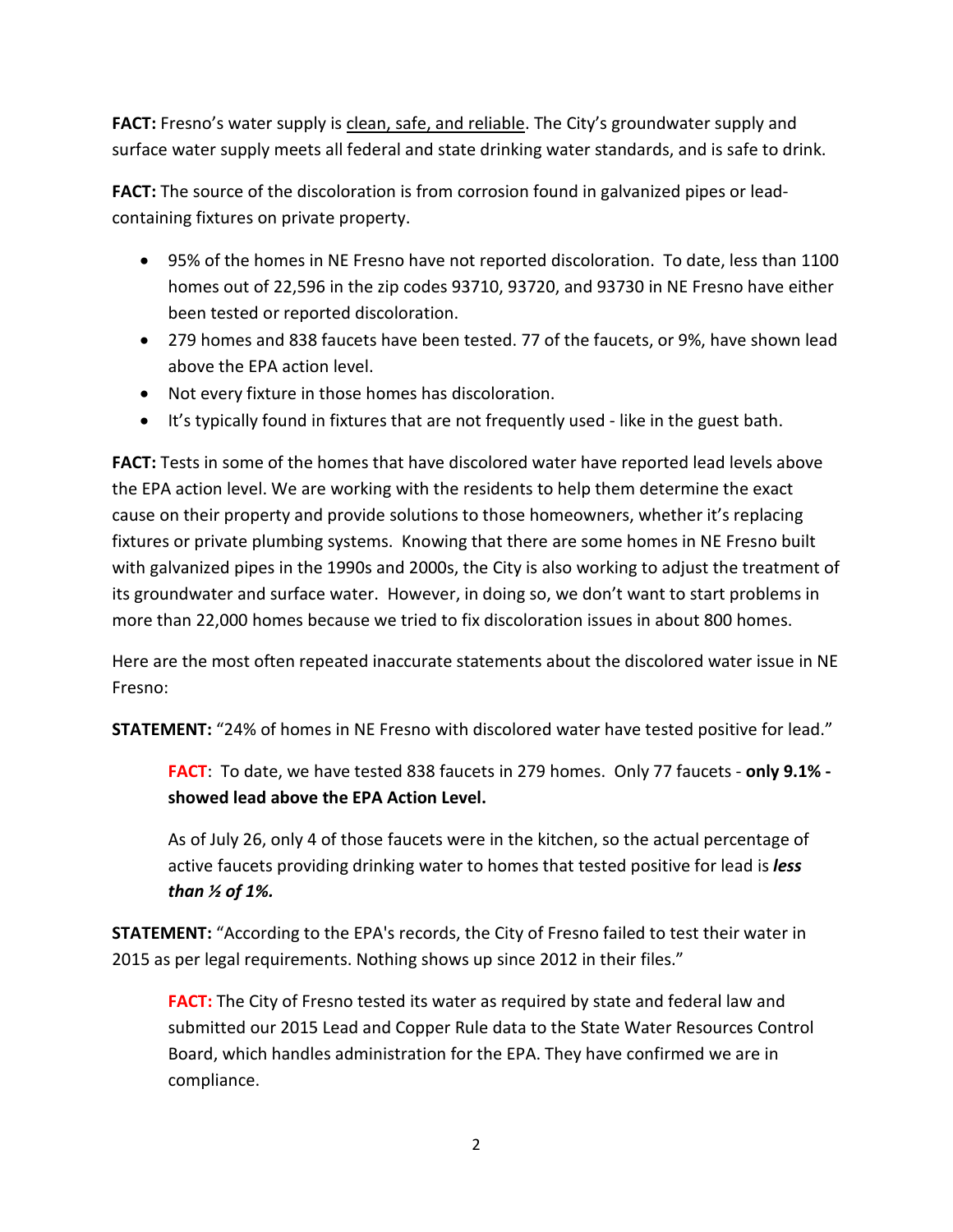**STATEMENT:** "Please let us know what is being done to help the hundreds of families that are desperately seeking water testing and currently waiting 6 weeks to get their water tested and receive the results."

**FACT:** There are currently 120 homes waiting to be tested. Because we have to test the water after it's been sitting overnight or during the workday, we work closely with the customer to schedule a convenient time to test. Due to the surge of calls after the June 14 meeting, it takes 2-3 weeks to find a suitable testing date.

**STATEMENT:** "It's obvious that the problems with discolored water began only after the NE Surface Water Treatment Plant went online in 2004."

**FACT:** The City has yet to identify a repeatable pattern or trend that would explain why some homes started experiencing discolored water 10 years before the City's water plant was placed into service, and why some homes have been experiencing discoloration in just the last 2-3 years. Some homes that have been tested and retested have performed better on surface water than on groundwater. Others have performed better on groundwater. So, the source of the water supply does not seem to be the predictor of discolored water. The common thread to date has been the presence of galvanized pipes.

**STATEMENT:** "Homes without discolored water are still testing positive for lead."

**FACT:** There is no water quality sampling and testing data that shows a home with clear water showing lead above the EPA action level.

**STATEMENT:** "Six elementary schools in NE Fresno tested positive for lead."

**FACT:** No samples collected at elementary schools in NE Fresno were above the EPA Action Level of 15 parts per billion. A total of 30 water quality samples were collected from six elementary schools in NE Fresno (5 samples per school,) and were tested for Lead and Copper. 26 of them reported as Non-Detect for Lead, and the remaining four samples from three of the six schools were all well below EPA Action Level of 15 ug/L. We are already working with Clovis Unified School District to have the remainder of their elementary schools in NE Fresno tested, but the State's testing protocol requires that the testing occur during normal operations of the school site. Once the schools are back in session, the City will be able to finish testing the remaining school sites in NE Fresno.

**STATEMENT:** "The City needs to declare a State of Emergency in NE Fresno and contact every home to let them know of the dangers and the possibilities of lead poisoning "